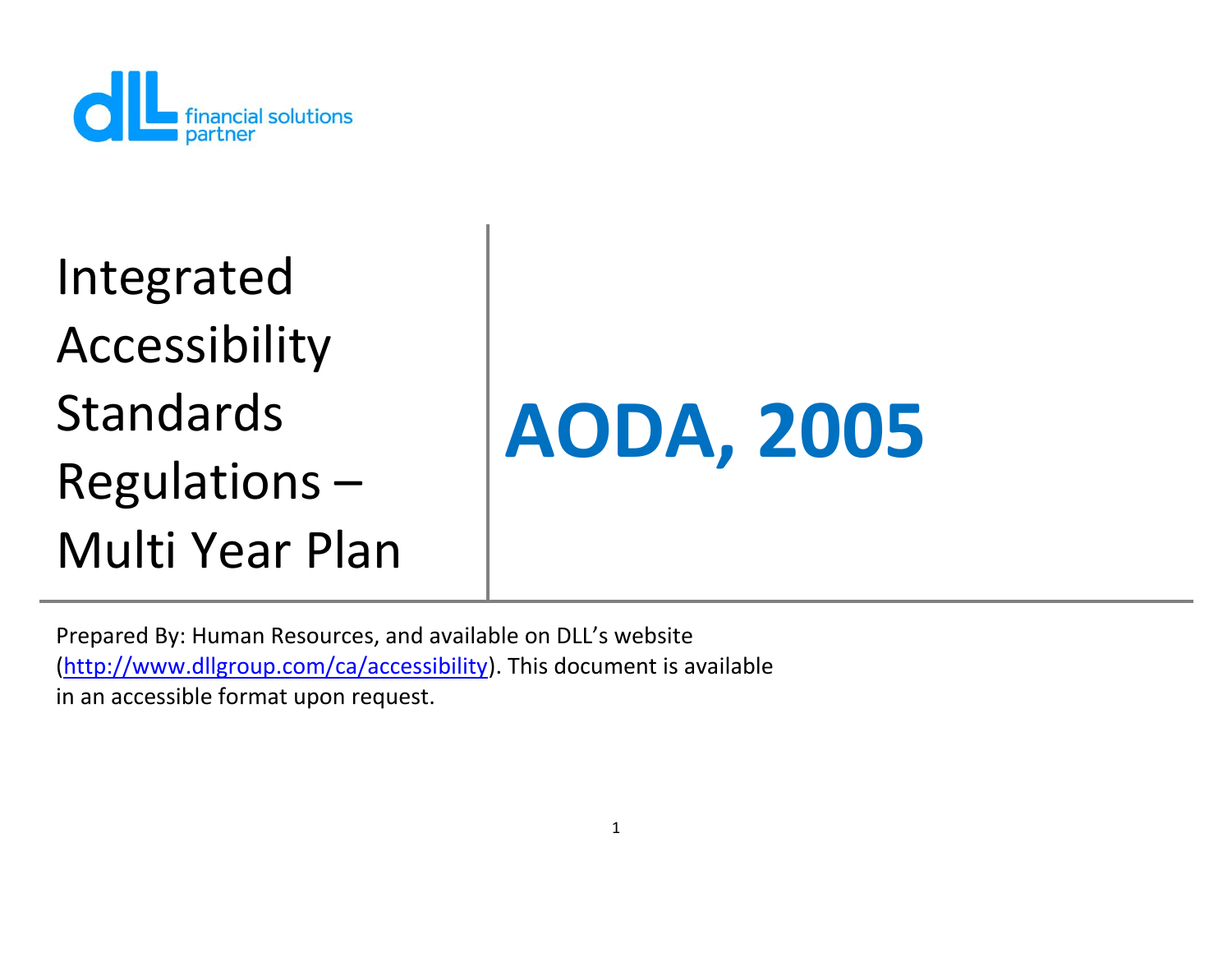

## **Table of Contents**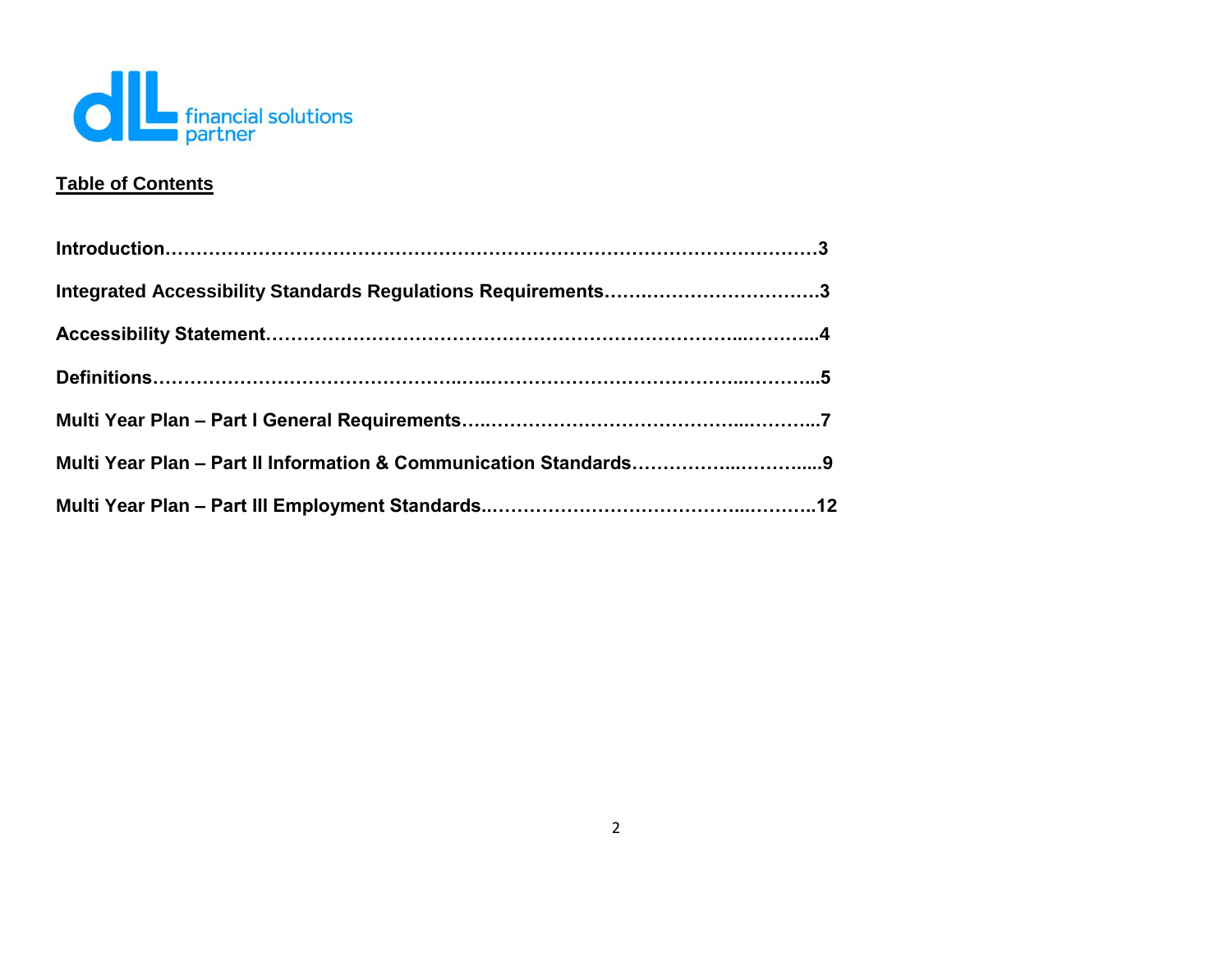

#### **Introduction**

DLL is committed to treating all people in a way that allows them to maintain their dignity and independence. We believe in integration and equal opportunity. We are committed to meeting the needs of persons with disabilities in a timely manner, and will do so by preventing and removing barriers to accessibility and meeting accessibility requirements under the Accessibility for Ontarians with Disabilities Act.

The following plan has been established by De Lage Landen Financial Services Canada Inc. ("**DLL**") to govern the provision of services in accordance with Regulation 191/11, "Integrated Accessibility Standards" (**"Regulation")** under the *Accessibility for Ontarians with Disabilities Act, 2005* (the **"Act"**)*.* These standards are developed to break down barriers and increase accessibility for persons with disabilities in the areas of information and communications and employment.

DLL has developed and will maintain and document an Accessibility Plan outlining DLL"s strategy to prevent and remove barriers from its workplace and to improve opportunities for persons with disabilities.

The Accessibility Plan will be reviewed and updated at least once every five years, and will be posted on DLL"s website. Upon request, DLL will provide a copy of the Accessibility Plan in an accessible format.

#### **Integrated Accessibility Standards Regulation(IASR) Requirements**

- General Requirements
	- o Policies
	- o Multi-year Accessibility Plan
	- o Self-Serviced Kiosks
	- o Education and Training
- Information and Communication Standards
	- o Feedback, Accessibility Formats and Communication Supports
	- o Emergency Procedures, Plans or Public Safety Information
	- o Accessible Websites and Web Content
- Employment Standards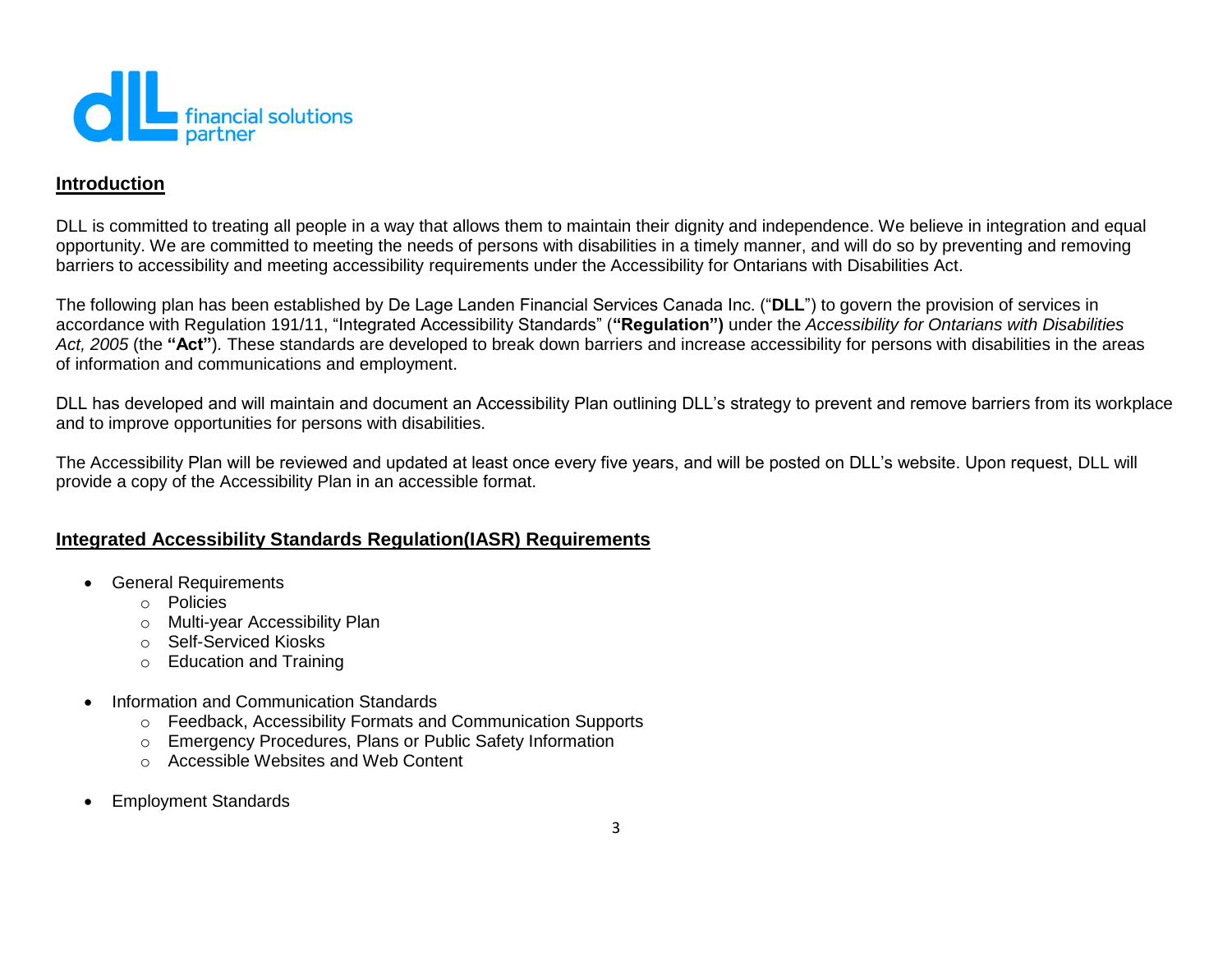

- $\circ$  Recruitment general, assessment and selection process, notice to successful applicants
- o Informing Members of Accessible Formats and Communication Supports
- o Documented Individual Accommodation Plans, and Return to Work Process
- o Performance Management, Career Development and Redeployment

In accordance with the requirements set out in the IASR, DLL will:

- 1. Establish, review and update this plan to meet the above criteria;
- 2. Post this plan on our website;
- 3. Report as required on its website on the progress of the implementation of this plan;
- 4. Provide this plan in an accessible format, upon request; and
- 5. Review and update this plan at least once every five years.

## **DLL Accessibility Statement**

*"We are an accessible organization. This document/information is available in accessible formats upon request."*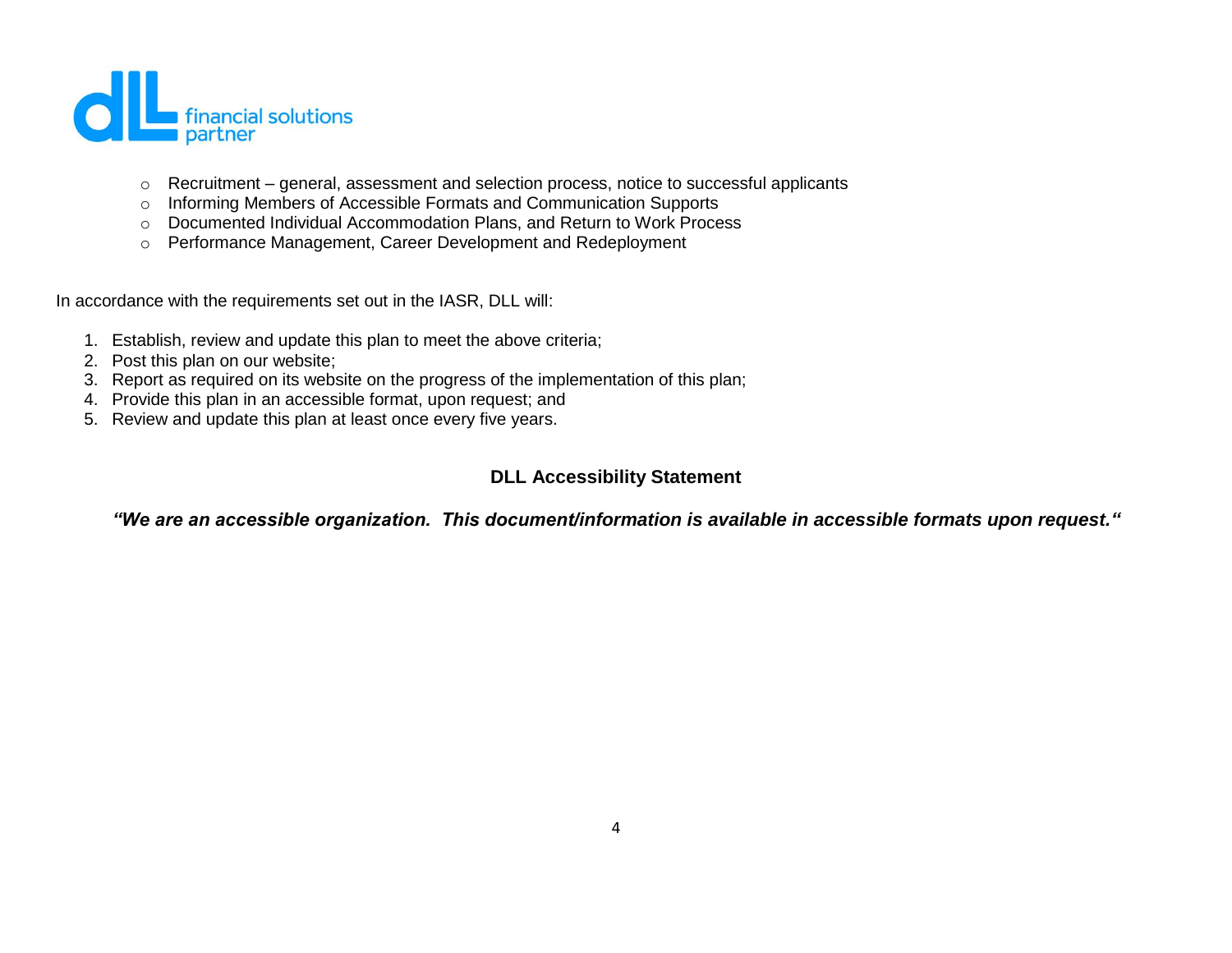

## **ACCESSIBILITY FOR ONTARIANS WITH DISABILITIES ACT, 2005**

#### **Definitions:**

#### **The following defined words shall have the meanings attributed to them:**

**"barrier"** as defined in the *Accessibility for Ontarians with Disabilities Act, 2005,* means anything that prevents a Person with a Disability from fully participating in all aspects of society because of his or her Disability, including a physical barrier, an architectural barrier, an information or communication barrier, an attitudinal barrier, a technological barrier, a policy or a practice.

**"disability"** defined by the *Accessibility for Ontarians with Disabilities Act, 2005* and the *Ontario Human Rights Code,* is:

- (a) any degree of physical disability, infirmity, malformation or disfigurement that is caused by bodily injury, birth defect, or illness and, without limiting the generality of the foregoing, include diabetes mellitus, epilepsy, a brain injury, any degree of paralysis, amputation, lack of physical coordination, blindness or visual impediment, deafness or hearing impediment, muteness or speech impediment, or physical reliance on a guide dog or other animal or on a wheelchair or other remedial appliance or device;
- (b) a condition of mental impairment or a developmental disability;
- (c) a learning disability or a dysfunction in one or more of the processes involved in understanding or using symbols or spoken language;
- (d) a mental disorder; or
- (e) an injury or disability for which benefits were claimed or received under the insurance plan established under the **Workplace Safety and Insurance Act, 1997.**

**"members"** means every person who may deal with the public or other third parties on behalf of DLL, whether the person does so as an employee, contractor, volunteer or otherwise.

**"accessible formats"** may include, but are not limited to, large print, recorded audio and electronic formats, Braille and other formats usable by persons with disabilities; ("format accessible")

**"communication supports''** may include, but are not limited to, captioning, alternative and augmentative communication supports, plain language and other supports that facilitate effective communications.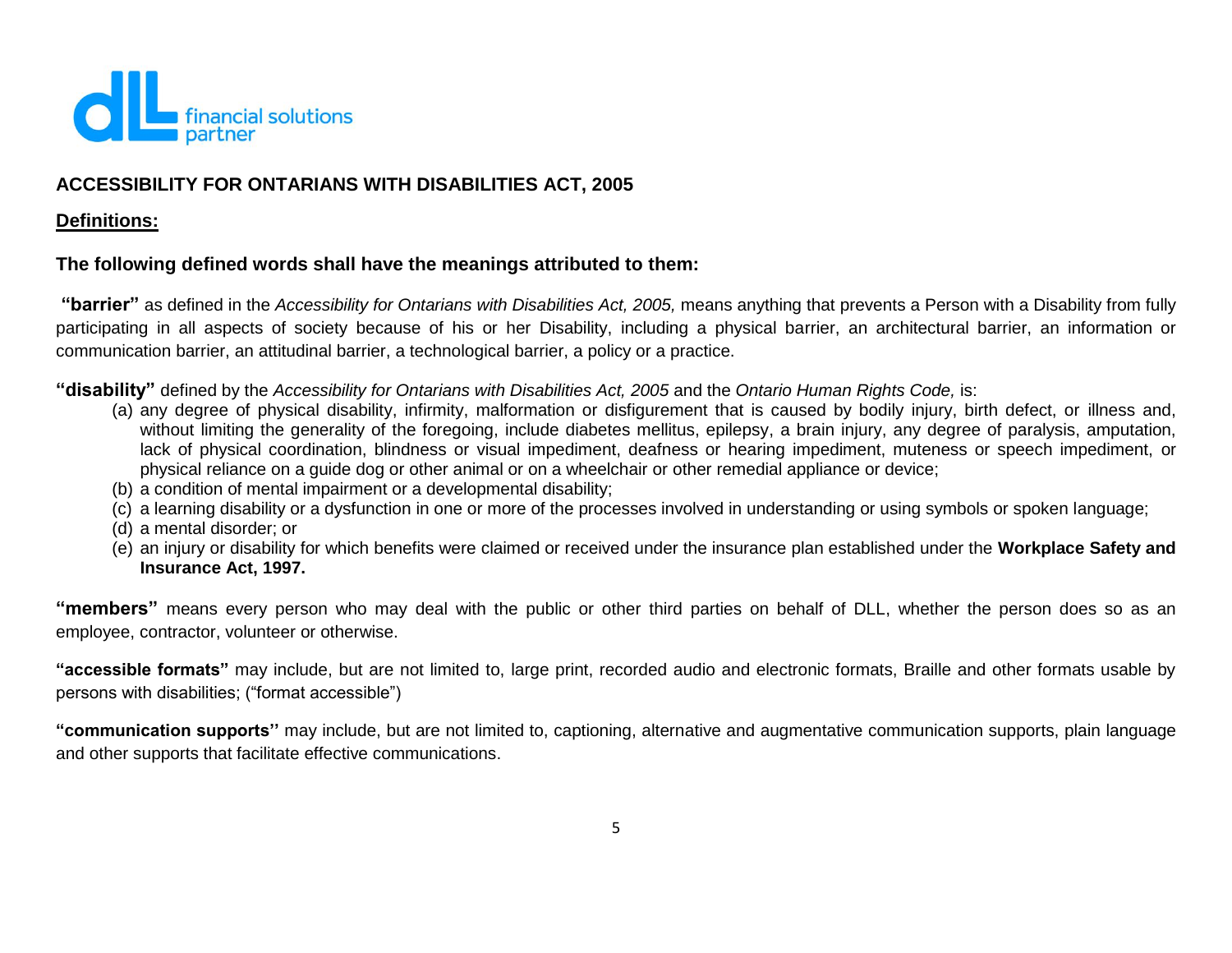

**"large organization"** means an obligated organization with 50 or more employees in Ontario, other than the Government of Ontario, the Legislative Assembly or a designated public sector organization.

**"obligated organization"** means the Government of Ontario, the Legislative Assembly, a designated public sector organization, a large organization and a small organization to which the standards in the Regulation apply.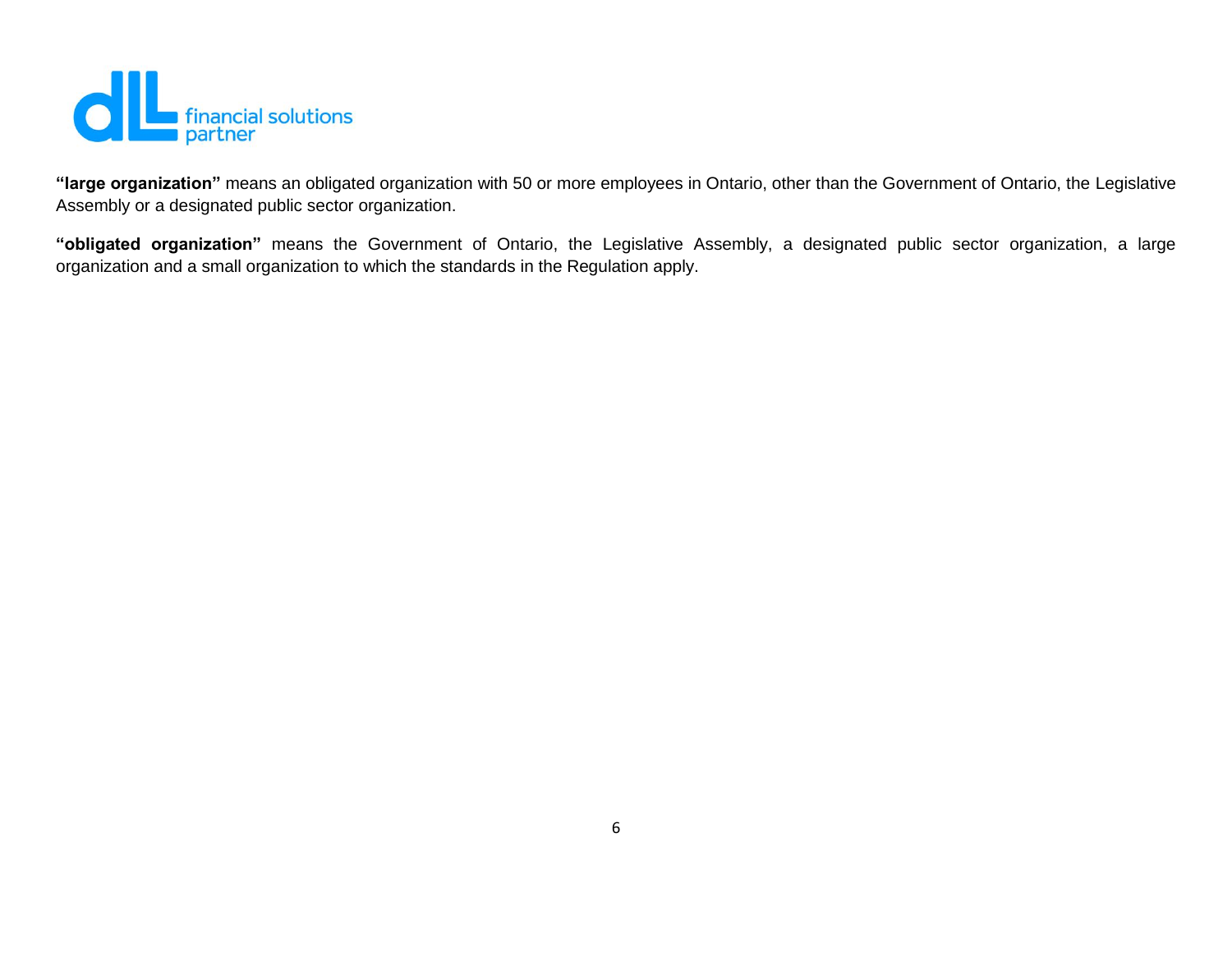

## **INTEGRATED ACCESSIBILITY STANDARDS – Multi Year Plan**

#### **Part I – GENERAL REQUIREMENTS**

| Section | Initiative                          | <b>Description</b>                                                                                                                                                                                                            | Action                                                                                                                                                                            | <b>Status</b>    | <b>Compliance Date</b> |
|---------|-------------------------------------|-------------------------------------------------------------------------------------------------------------------------------------------------------------------------------------------------------------------------------|-----------------------------------------------------------------------------------------------------------------------------------------------------------------------------------|------------------|------------------------|
| 3       | Establishment                       | 3.(1) Every obligated organization shall                                                                                                                                                                                      | Draft policy for approval                                                                                                                                                         | <b>July 2013</b> | January 1, 2014        |
|         | of Accessibility<br><b>Policies</b> | develop, implement and maintain policies<br>governing how the organization achieves or                                                                                                                                        | <b>Approval Complete</b>                                                                                                                                                          | Nov 2013         |                        |
|         |                                     | will achieve accessibility through meeting its<br>requirements under the accessibility                                                                                                                                        | Post Externally (website-contact                                                                                                                                                  | Dec 2013         |                        |
|         |                                     | standards referred to in this Regulation.                                                                                                                                                                                     | Corp IT) & Internally(HR<br>Sharepoint), as well as hardcopy at<br>front reception                                                                                                |                  |                        |
|         |                                     |                                                                                                                                                                                                                               | a) Draft plan for approval                                                                                                                                                        | Oct 2013         |                        |
| 4       | Accessibility<br>Plans              | 4.(1) Large organizations shall,<br>establish, implement, maintain and<br>a)                                                                                                                                                  | <b>Approval Complete</b>                                                                                                                                                          | <b>Nov 2013</b>  | <b>January 1, 2014</b> |
|         |                                     | document a multi-year accessibility plan,<br>which outlines the organization's strategy<br>to prevent and remove barriers and meet<br>its requirements under this Regulation;                                                 | Conduct external & internal office<br>audit to identify barriers. Determine<br>audit support options (external<br>consultant or health & safety<br>committee with facilities mgr) | Nov 2013         |                        |
|         |                                     | b) post the accessibility plan on their<br>website, if any, and provide the plan in<br>an accessible format upon request; and<br>review and update the accessibility plan<br>$\mathcal{C}$<br>at least once every five years. | b) Post Externally (website-contact<br>Corp IT) & Internally(HR<br>Sharepoint), as well as hardcopy at<br>front reception                                                         | Dec 2013         |                        |
|         |                                     |                                                                                                                                                                                                                               | c) Add to HR & Legal calendar a<br>reminder to review this plan                                                                                                                   | Dec 2013         |                        |
| 6       | Self-Serve                          | 6.(2) Large organizations and small                                                                                                                                                                                           | Does not apply to DLL                                                                                                                                                             |                  | <b>January 1, 2014</b> |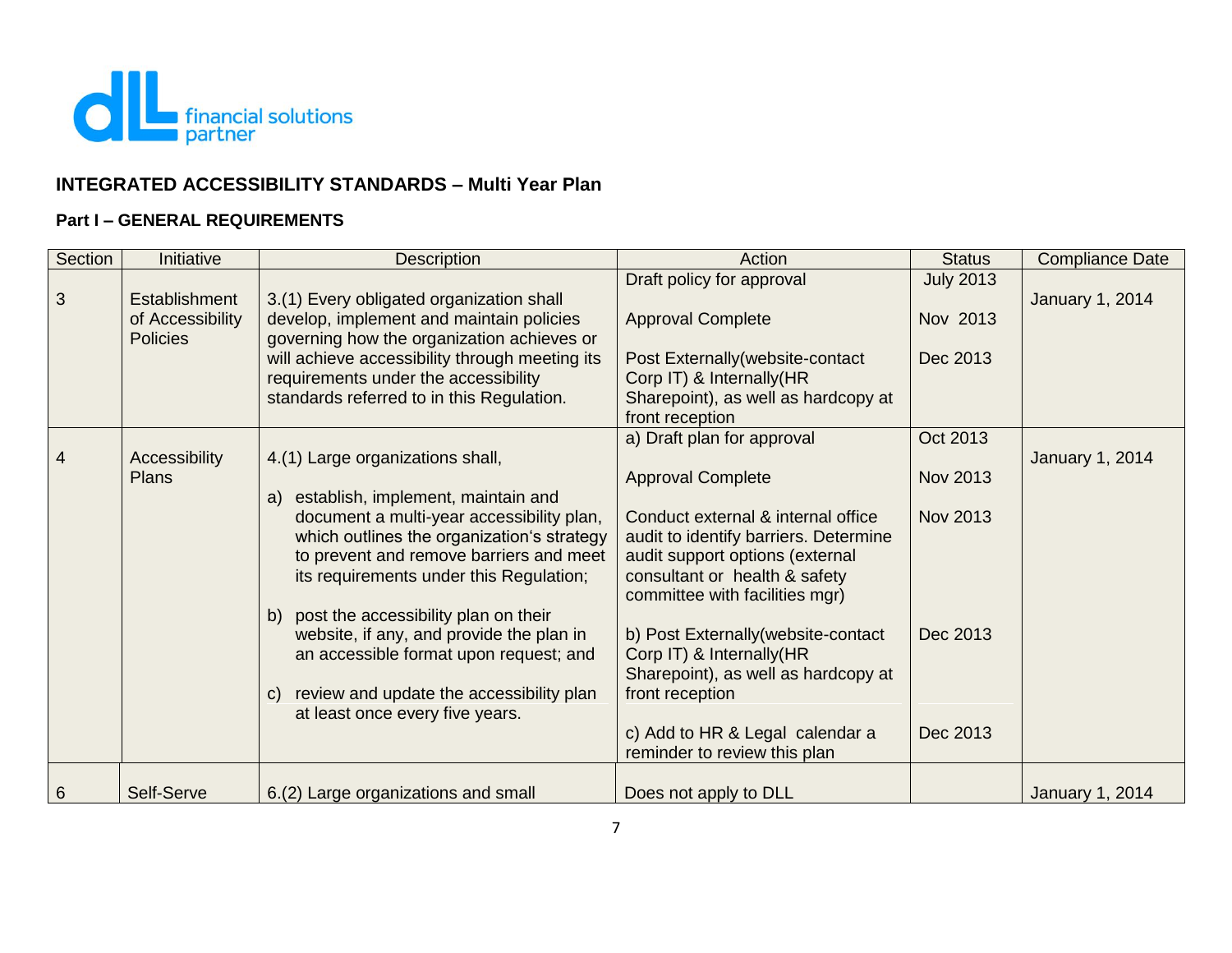

|                | <b>Kiosks</b> | organizations shall have regard to the<br>accessibility for persons with disabilities<br>when designing, procuring or acquiring self-<br>service kiosks.                                                                                                                                                                                                                                                                                                                                   |                                                                                                                                                                                                                                                                                                                          |                                                              |                        |
|----------------|---------------|--------------------------------------------------------------------------------------------------------------------------------------------------------------------------------------------------------------------------------------------------------------------------------------------------------------------------------------------------------------------------------------------------------------------------------------------------------------------------------------------|--------------------------------------------------------------------------------------------------------------------------------------------------------------------------------------------------------------------------------------------------------------------------------------------------------------------------|--------------------------------------------------------------|------------------------|
| $\overline{7}$ | Training      | 7.(1) Every obligated organization shall<br>ensure that training is provided on the<br>requirements of the accessibility standards<br>referred to in this Regulation and on the<br>Human Rights Code as it pertains to<br>persons with disabilities to,<br>(a) all employees, and volunteers;<br>(b) all persons who participate in developing<br>the organization's policies; and<br>(c) all other persons who provide goods,<br>services or facilities on behalf of the<br>organization. | Determine method and levels of<br>training required to members.<br>Create a schedule of whom and<br>when the training will occur. Roll out<br>company wide<br>Contact external vendor<br>(Prolearning) & review their training<br>program for members and mgmt<br>use<br>Maintain a record of all completed<br>training. | Dec 2013<br>April 2014 -<br>Oct 2014<br>Dec 2013<br>Dec 2014 | <b>January 1, 2015</b> |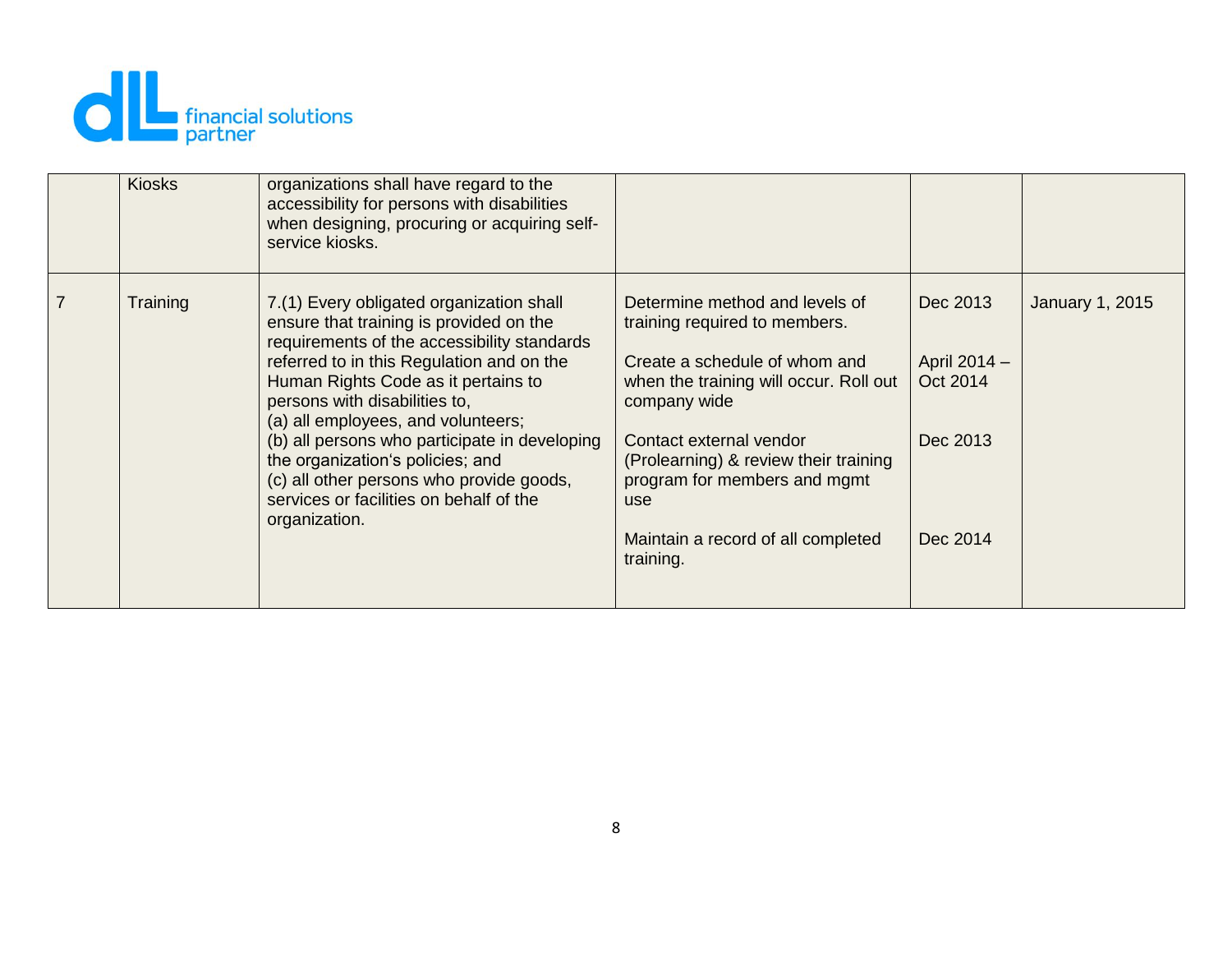

## **PART II – Information and Communications Standards**

| <b>Section</b> | Initiative                                                  | <b>Description</b>                                                                                                                                                                                                                                                                                                                                                                                                      | Action                                                                                                                                                                                                                                                                                                              | <b>Status</b>                         | <b>Compliance Date</b> |
|----------------|-------------------------------------------------------------|-------------------------------------------------------------------------------------------------------------------------------------------------------------------------------------------------------------------------------------------------------------------------------------------------------------------------------------------------------------------------------------------------------------------------|---------------------------------------------------------------------------------------------------------------------------------------------------------------------------------------------------------------------------------------------------------------------------------------------------------------------|---------------------------------------|------------------------|
| 11             | Feedback                                                    | 11.(1) Every obligated organization that has<br>processes for receiving and responding to<br>feedback shall ensure that the processes are<br>accessible to persons with disabilities by<br>providing or arranging for accessible formats<br>and communications supports, upon request.                                                                                                                                  | Review existing processes for<br>receiving and responding to<br>feedback are accessible. Consult<br>with operational areas on current<br>processes.<br>Determine & document what the<br>accessible formats may be<br>requested, and add accessibility<br>statement to the necessary<br>documentation or information | <b>April 2014</b><br><b>July 2014</b> | <b>January 1, 2015</b> |
| 12             | Accessible<br>Formats &<br>Communication<br><b>Supports</b> | 12.(1) Except as otherwise provided, every<br>obligated organization shall upon request<br>provide or arrange for the provision of<br>accessible formats and communication<br>supports for persons with disabilities,<br>a) in a timely manner that takes into account<br>the person's accessibility needs due to<br>disability; and<br>b) at a cost that is no more than the regular<br>cost charged to other persons. | Determine & document what the<br>accessible formats may be<br>requested, and add accessibility<br>statement to the necessary<br>documentation or information                                                                                                                                                        | <b>July 2014</b>                      | <b>January 1, 2016</b> |
| 12             |                                                             | 12.(2) The obligated organization shall<br>consult with the person making the request<br>in determining the suitability of an accessible<br>format or communication support.                                                                                                                                                                                                                                            | Document and train members to<br>consult with the person making the<br>request to determine suitability of<br>the accessible format or                                                                                                                                                                              | Dec 2014                              | <b>January 1, 2016</b> |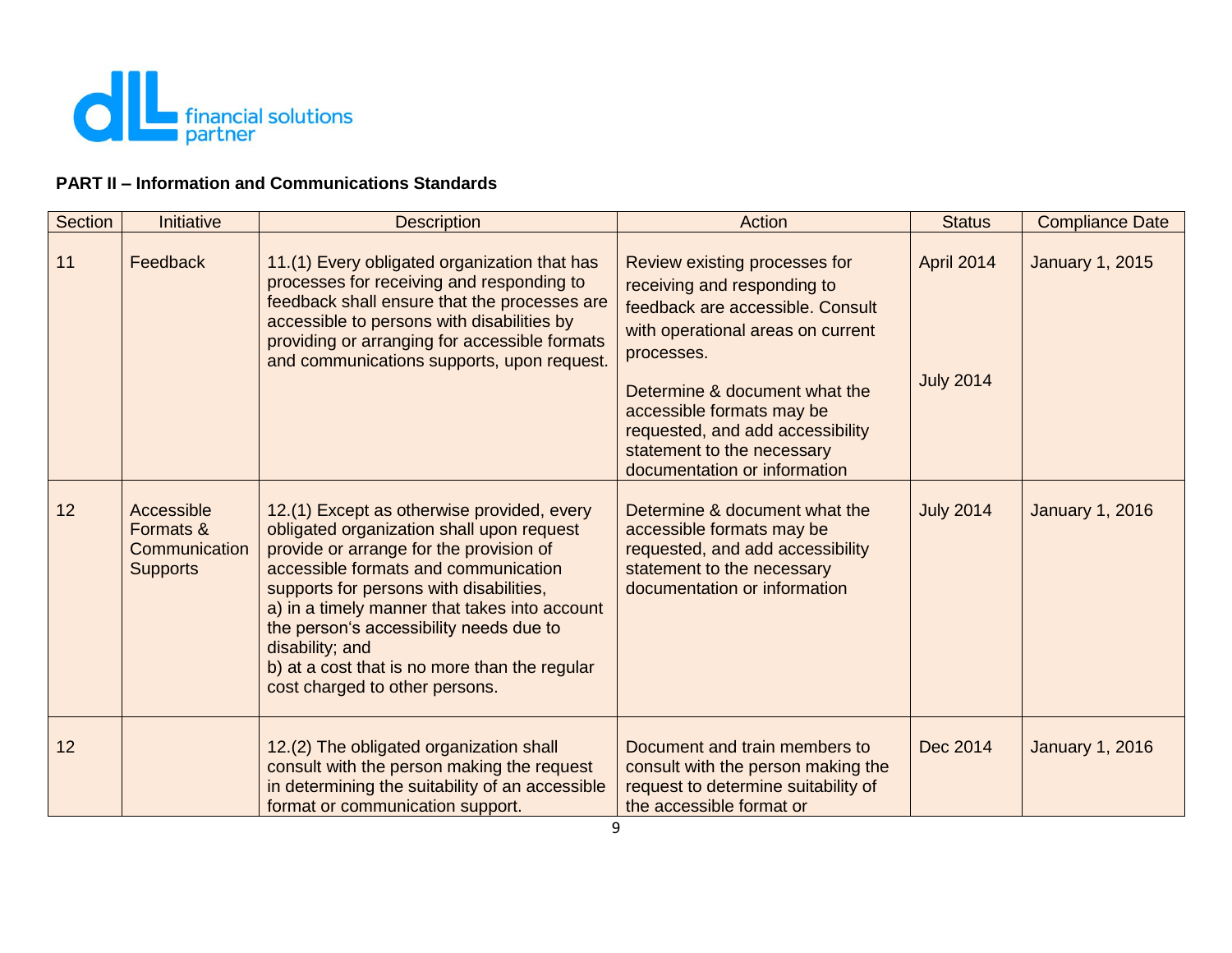

|    |                                                                   |                                                                                                                                                                                                                                                                                                                                                                                                      | communicate support                                                                                                                                                                                                                       |                                             |                                                                                                                                             |
|----|-------------------------------------------------------------------|------------------------------------------------------------------------------------------------------------------------------------------------------------------------------------------------------------------------------------------------------------------------------------------------------------------------------------------------------------------------------------------------------|-------------------------------------------------------------------------------------------------------------------------------------------------------------------------------------------------------------------------------------------|---------------------------------------------|---------------------------------------------------------------------------------------------------------------------------------------------|
| 12 |                                                                   | 12.(3) Every obligated organization shall<br>notify the public about the availability of<br>accessible formats and communication<br>supports.                                                                                                                                                                                                                                                        | <b>Identify all communication methods</b><br>(connect with marketing and<br>operations teams) to the public and<br>add accessibility statement to the<br>necessary documentation or<br><i>information</i>                                 | Dec 2014                                    | <b>January 1, 2016</b>                                                                                                                      |
| 13 | Emergency<br>Procedures,<br><b>Plans or Public</b><br>Safety Info | 13.(1) In addition to its obligations under<br>section 12, if an obligated organization<br>prepares emergency procedures, plans or<br>public safety information and makes the<br>information available to the public, the<br>obligated organization shall provide the<br>information in an accessible format or with<br>appropriate communication supports, as<br>soon as practicable, upon request. | Does not apply                                                                                                                                                                                                                            |                                             | <b>January 1, 2012</b>                                                                                                                      |
| 14 | Accessible<br>Websites &<br><b>Web Content</b>                    | 14.(2) Designated public sector<br>organizations and large organizations shall<br>make their internet websites and web<br>content conform with the World Wide Web<br><b>Consortium Web Content Accessibility</b><br>Guidelines (WCAG)2.0, initially at Level A<br>and increasing to Level AA, and shall do so<br>in accordance with the schedule set out in<br>this section.                         | Consult with corporate IT dept of the<br>upcoming compliance deadlines<br>Research guidelines and support<br>vendors on website accessibility<br>Perform audit on our current<br>website to assess compliance level,<br>using achecker.ca | Jan 2013,<br>ongoing<br>Ongoing<br>Aug 2013 | <b>January 1, 2014</b><br>New internet<br>websites and<br>web content on<br>those sites must<br>conform with<br><b>WCAG 2.0 Level</b><br>Α. |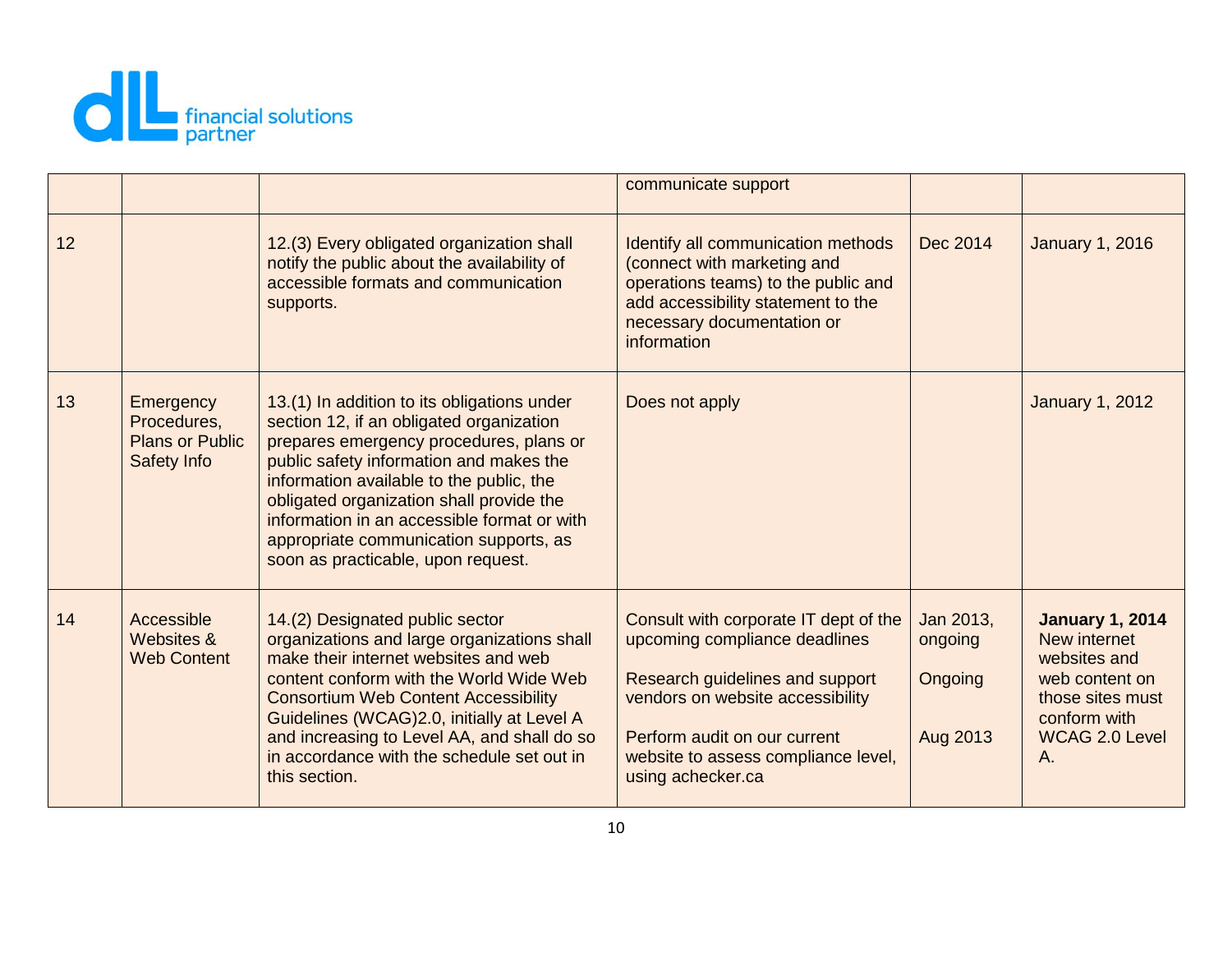

|           |                                                                                                                                                                                                                     | ** Send local IT professional to an<br>accessibility workshop - check with<br>prolearning vendor availability<br>Partner with local or corporate IT<br>and Marketing to ensure all notices<br>and documents are readily available<br>in alternate accessible formats | <b>Sept 2014</b><br>July 2014,<br>ongoing | <b>January 1, 2021</b><br>All internet<br>websites and<br>web content<br>must conform<br>with WCAG 2.0<br>Level AA, other<br>than,<br>success<br>$\bullet$<br>criteria 1.2.4<br>Captions<br>(Live)<br>success<br>$\bullet$<br>criteria 1.2.5<br>Audio<br><b>Descriptions</b><br>(Pre-<br>recorded). |
|-----------|---------------------------------------------------------------------------------------------------------------------------------------------------------------------------------------------------------------------|----------------------------------------------------------------------------------------------------------------------------------------------------------------------------------------------------------------------------------------------------------------------|-------------------------------------------|-----------------------------------------------------------------------------------------------------------------------------------------------------------------------------------------------------------------------------------------------------------------------------------------------------|
| $15 - 18$ | <b>Educational &amp;</b><br>Training<br><b>Resources &amp;</b><br>Materials;<br><b>Training to</b><br>Educators;<br>Producers of<br><b>Educational or</b><br>Training<br>Material;<br>Libraries of<br>educational & | Sections 15-18 do not apply to DLL                                                                                                                                                                                                                                   |                                           | <b>January 1, 2013</b><br><b>January 1, 2013</b><br><b>January 1, 2015</b><br><b>January 1, 2015</b>                                                                                                                                                                                                |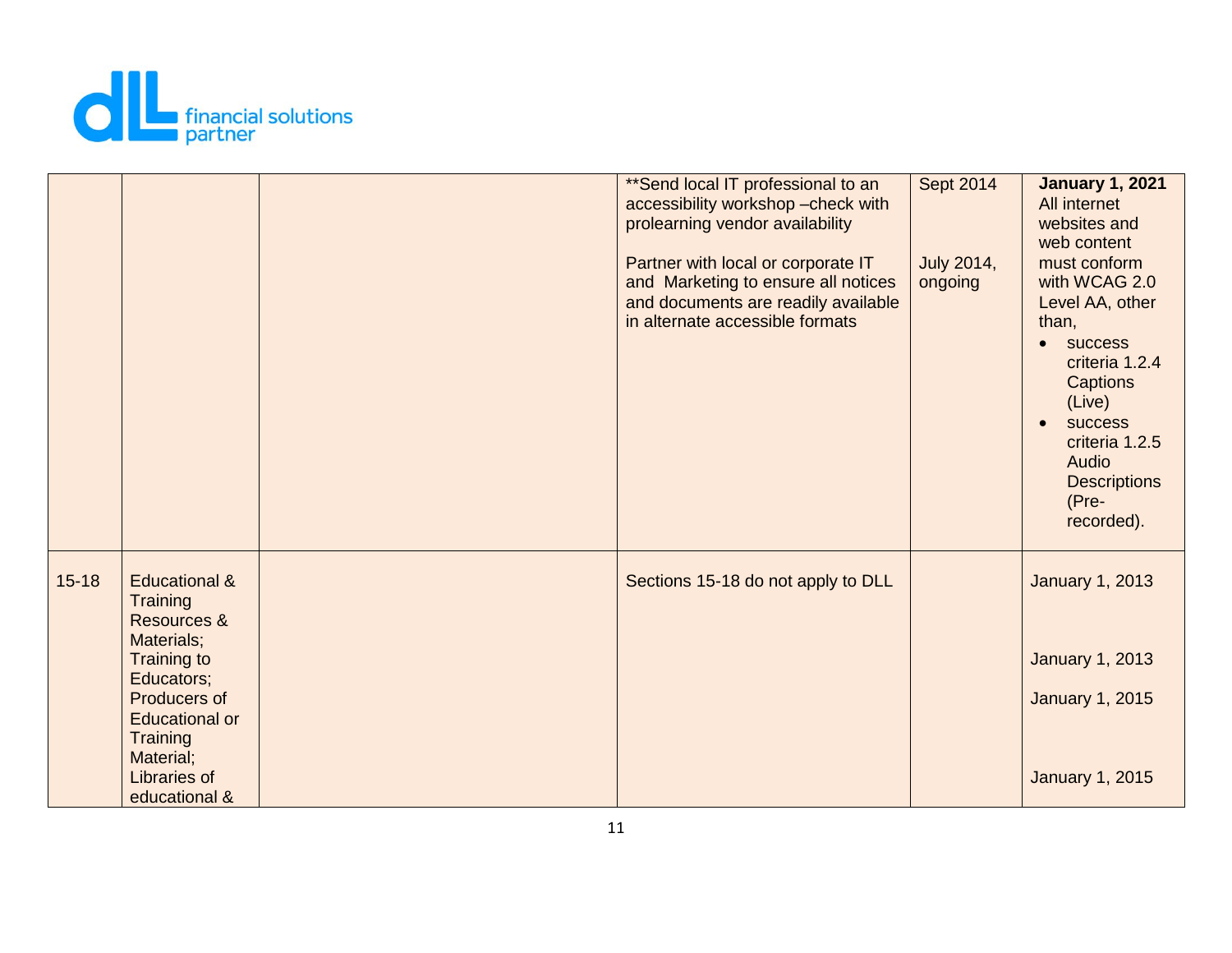

| training           |  |  |
|--------------------|--|--|
| <b>nstitutions</b> |  |  |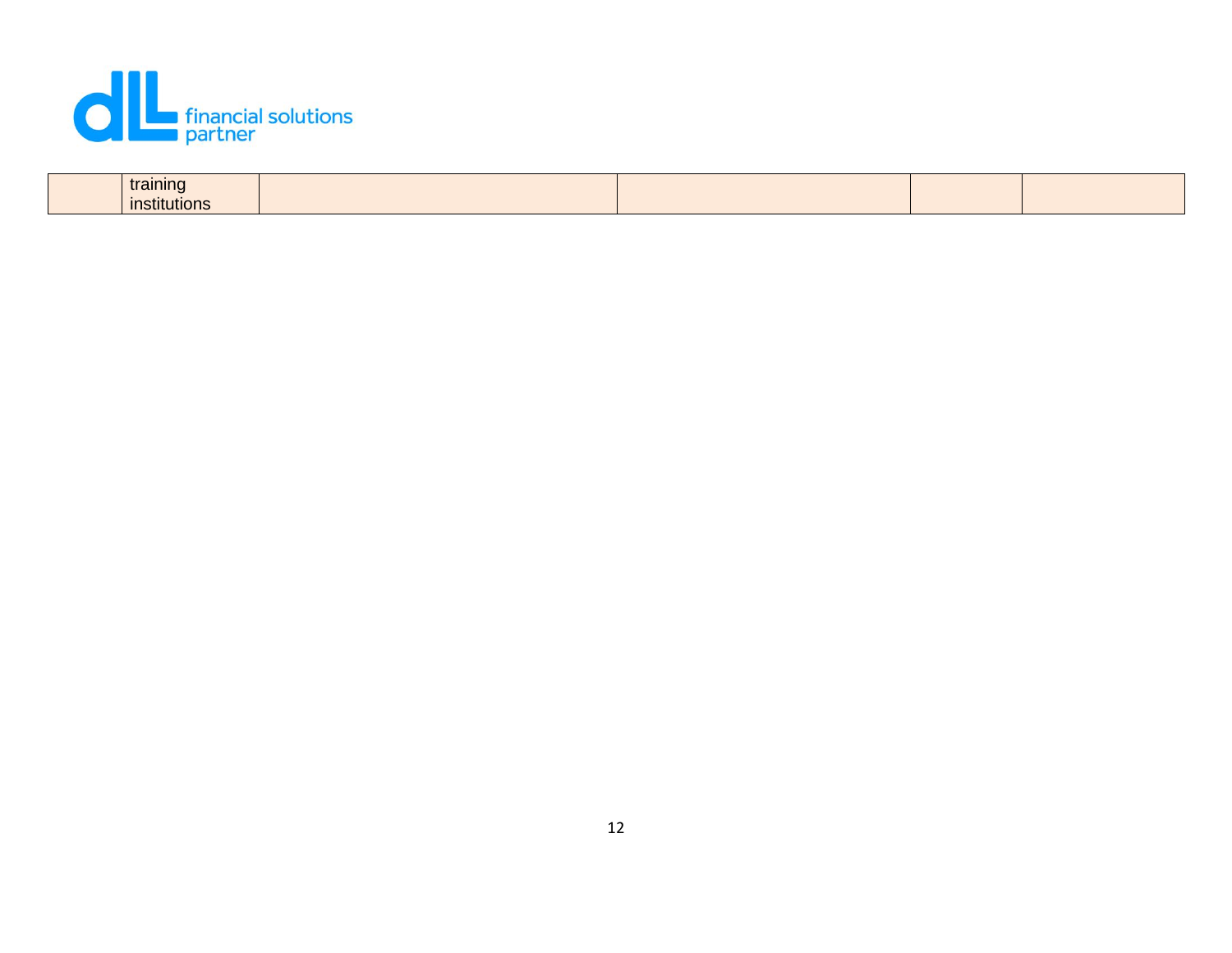

### **PART III – Employment Standard**

| Section | Initiative                                                   | <b>Description</b>                                                                                                                                                                                                                                                                                                                                                                                                                                                                                                                                                                       | Action                                                                                                                                                                                                                                                                                                                                                                                                                                                                                                 | <b>Status</b>                                | <b>Compliance Date</b> |
|---------|--------------------------------------------------------------|------------------------------------------------------------------------------------------------------------------------------------------------------------------------------------------------------------------------------------------------------------------------------------------------------------------------------------------------------------------------------------------------------------------------------------------------------------------------------------------------------------------------------------------------------------------------------------------|--------------------------------------------------------------------------------------------------------------------------------------------------------------------------------------------------------------------------------------------------------------------------------------------------------------------------------------------------------------------------------------------------------------------------------------------------------------------------------------------------------|----------------------------------------------|------------------------|
| 22      | Recruitment-<br>General                                      | 22. Every employer shall notify its<br>employees and the public about the<br>availability of accommodation for applicants<br>with disabilities in its recruitment processes.                                                                                                                                                                                                                                                                                                                                                                                                             | ** Review, and if necessary modify<br>recruitment policies, procedures and<br>processes                                                                                                                                                                                                                                                                                                                                                                                                                | Oct 2013,<br>Ongoing                         | January 1, 2016        |
|         |                                                              |                                                                                                                                                                                                                                                                                                                                                                                                                                                                                                                                                                                          | Post accessibility statement as<br>means to communicate the<br>availability of accommodation.<br>Statement to be used on all<br>recruitment information &<br>documentation                                                                                                                                                                                                                                                                                                                             | Oct 2013,<br>ongoing                         |                        |
| 23      | Recruitment,<br>Assessment or<br>Selection<br><b>Process</b> | 23.(1) During a recruitment process, an<br>employer shall notify job applicants, when<br>they are individually selected to participate in<br>an assessment or selection process, that<br>accommodations are available upon request<br>in relation to the materials or processes to<br>be used.<br>(2) If a selected applicant requests an<br>accommodation, the employer shall consult<br>with the applicant and provide or arrange for<br>the provision of a suitable accommodation in<br>a manner that takes into account the<br>applicant's accessibility needs due to<br>disability. | 1) Review, and if necessary modify<br>recruitment policies, procedures and<br>processes<br>Document and communicate a<br>recruitment accessibility script for<br>the interviewer to aid in the<br>scheduling of an interview and or<br>assessment for applicants<br>2) Determine typical<br>accommodations that could be<br>made. Document and train<br>recruitment members and managers<br>on how to consult with an applicant<br>and how to arrange suitable<br>individual accommodations that is or | Oct 2013,<br>ongoing<br>Dec 2014<br>Dec 2014 | January 1, 2016        |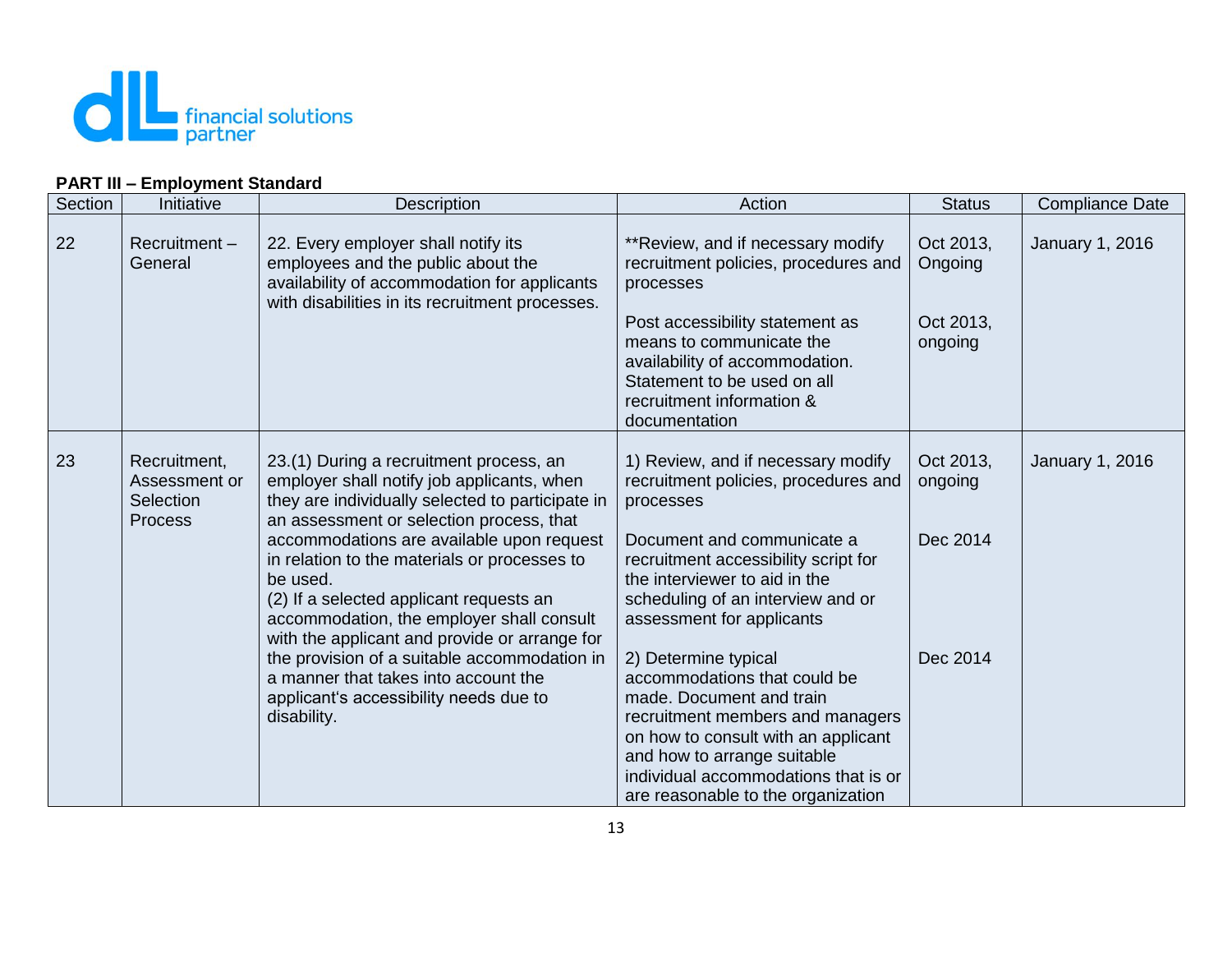

| Notice to<br>Successful<br>Applicants        | 24. Every employer shall, when making<br>offers of employment, notify the successful<br>applicant of its policies for accommodating                                                                                                                                                            | ** Review, and if necessary modify<br>recruitment policies, procedures and<br>processes                                                                                                                                                                                                                                                                                                                                                                      | Oct 2013                                                   | January 1, 2016 |
|----------------------------------------------|------------------------------------------------------------------------------------------------------------------------------------------------------------------------------------------------------------------------------------------------------------------------------------------------|--------------------------------------------------------------------------------------------------------------------------------------------------------------------------------------------------------------------------------------------------------------------------------------------------------------------------------------------------------------------------------------------------------------------------------------------------------------|------------------------------------------------------------|-----------------|
|                                              |                                                                                                                                                                                                                                                                                                | Update the offer of employment<br>letter to notify candidates of<br>accommodation processed are in<br>place upon hire and throughout their<br>employment. Also include a verbal<br>script for when verbal offers are<br>made in advance of paper letters<br>** could attach the IASR DLL policy<br>to offer of employment letter                                                                                                                             | Dec 2014                                                   |                 |
| Informing<br>Employees of<br><b>Supports</b> | 25.(1) Every employer shall inform its<br>employees of its policies used to support its<br>employees with disabilities, including, but not<br>limited to, policies on the provision of job<br>accommodations that take into account an<br>employee's accessibility needs due to<br>disability. | Communicate with current and new<br>members of all the AODA policies,<br>procedures and processes. Done<br>via email, or during orientation<br>period, and on the HR sharepoint,<br>etc Members will be also<br>communicated via the same<br>methods as noted above when<br>updates or changes to existing<br>policies are made. Accommodations<br>to this format of communication will<br>be made to members upon request<br>Document and train managers on | Dec 2013,<br>ongoing<br>Dec 2014                           |                 |
|                                              |                                                                                                                                                                                                                                                                                                | employees with disabilities.                                                                                                                                                                                                                                                                                                                                                                                                                                 | how to consult with a member who<br>requires an individual | Ongoing         |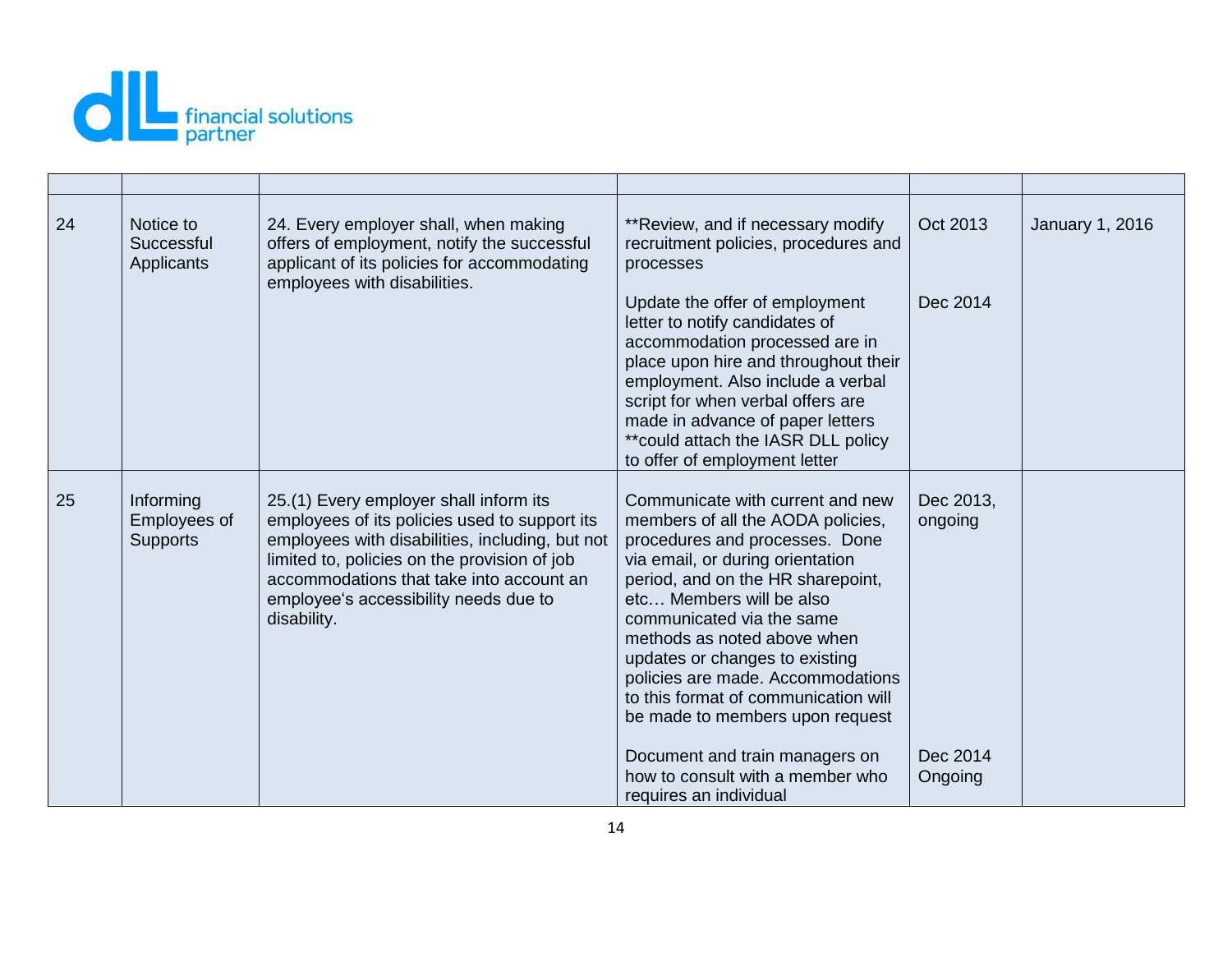

|    |                                                                              |                                                                                                                                                                                                                                                                                                                                                                                                                                            | accommodation that is or are<br>reasonable to the organization<br>** Accessibility statement shall be<br>added to all documents issued to<br>members                                                                                                                                                                                                                                |                        |                 |
|----|------------------------------------------------------------------------------|--------------------------------------------------------------------------------------------------------------------------------------------------------------------------------------------------------------------------------------------------------------------------------------------------------------------------------------------------------------------------------------------------------------------------------------------|-------------------------------------------------------------------------------------------------------------------------------------------------------------------------------------------------------------------------------------------------------------------------------------------------------------------------------------------------------------------------------------|------------------------|-----------------|
| 25 |                                                                              | 25.(2) Employers shall provide the<br>information required under this section to<br>new employees as soon as practicable after<br>they begin their employment.                                                                                                                                                                                                                                                                             | See 25 (1) above                                                                                                                                                                                                                                                                                                                                                                    |                        | January 1, 2016 |
| 25 |                                                                              | 25.(3) Employers shall provide updated<br>information to its employees whenever there<br>is a change to existing policies on the<br>provision of job accommodations that take<br>into account an employee's accessibility<br>needs due to disability.                                                                                                                                                                                      | See 25 (1) above                                                                                                                                                                                                                                                                                                                                                                    |                        | January 1, 2016 |
| 26 | Accessible<br>Formats &<br>Communication<br>Supports for<br><b>Employees</b> | 26. (1) In addition to its obligations under<br>section 12, where an employee with a<br>disability so requests it, every employer shall<br>consult with the employee to provide or<br>arrange for the provision of accessible<br>formats and communication supports for,<br>(a) information that is needed in order to<br>perform the employee's job; and<br>(b) information that is generally available to<br>employees in the workplace. | Determine and document what the<br>accessible formats may be<br>requested<br>Document and train managers on<br>how to consult with a member who<br>requires an individual<br>accommodation that is or are<br>reasonable to the organization<br>Identify all communication methods<br>to members and add accessibility<br>statement to the necessary<br>documentation or information | April 2014,<br>ongoing | January 1, 2016 |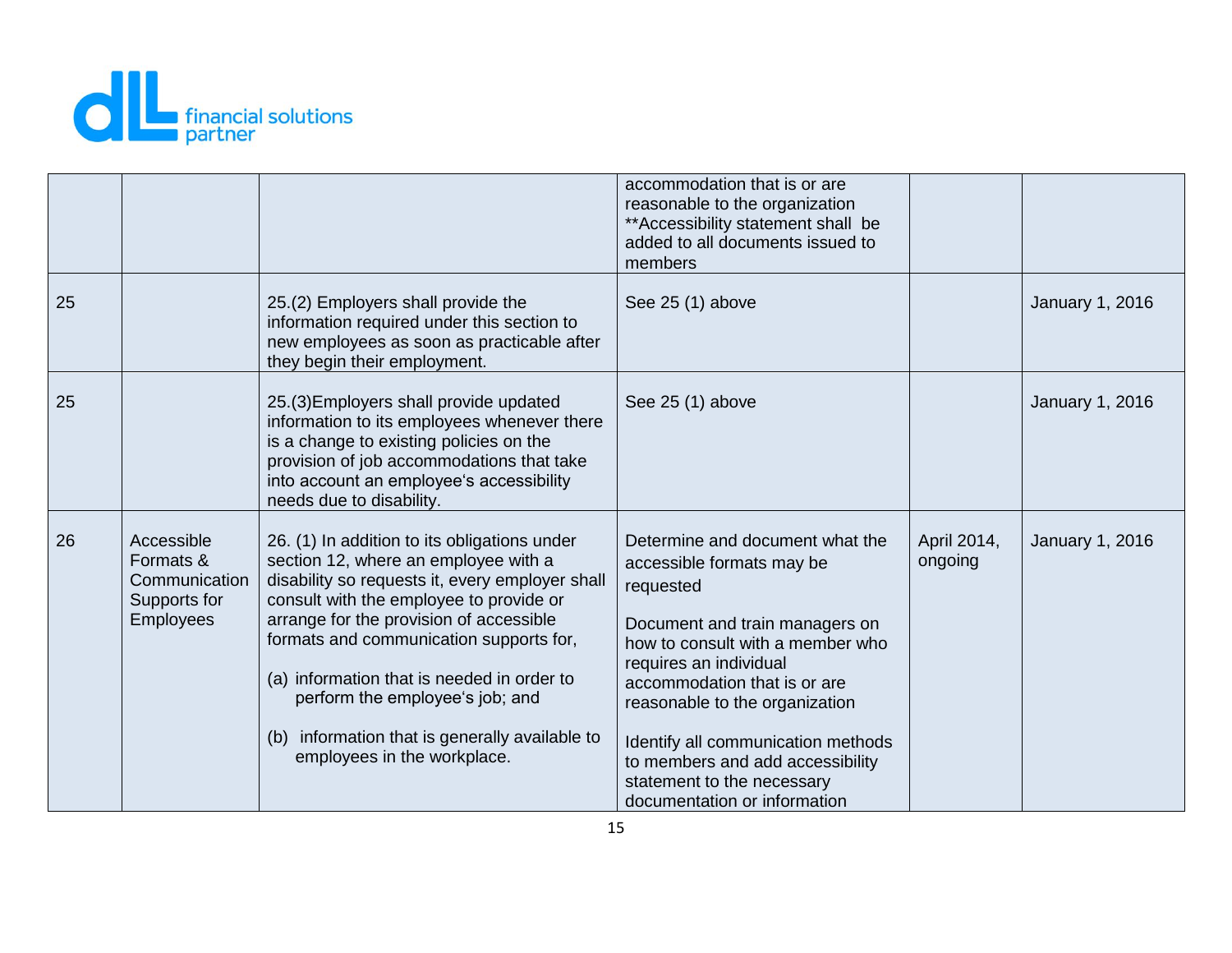

| 26 |                                                   | (2) The employer shall consult with the<br>employee making the request in determining<br>the suitability of an accessible format or<br>communication support.                                                                                                                                                             | See 26 (1) above                                                                                                                                                                                                                                                                                                                                                                                                                                                                                                                                                                                                                                                                     |                                                         | January 1, 2016 |
|----|---------------------------------------------------|---------------------------------------------------------------------------------------------------------------------------------------------------------------------------------------------------------------------------------------------------------------------------------------------------------------------------|--------------------------------------------------------------------------------------------------------------------------------------------------------------------------------------------------------------------------------------------------------------------------------------------------------------------------------------------------------------------------------------------------------------------------------------------------------------------------------------------------------------------------------------------------------------------------------------------------------------------------------------------------------------------------------------|---------------------------------------------------------|-----------------|
| 27 | Workplace<br>Emergency<br>Response<br>Information | 27.(1) Every employer shall provide<br>individualized workplace emergency<br>response information to employees who<br>have a disability, if the disability is such that<br>the individualized information is necessary<br>and the employer is aware of the need for<br>accommodation due to the employee's<br>disability. | ** Review, and if necessary modify<br>workplace emergency response<br>policies, procedures and processes.<br>Work in conjunction with the Health<br>& Safely Committee.<br>Communicate with current and new<br>members of workplace emergency<br>response information. Done via<br>email, or during orientation period,<br>and on the HR Sharepoint, etc<br>Members will be also communicated<br>via the same methods as noted<br>above when updates or changes to<br>existing policies are made.<br>** Accessibility statement shall be<br>added to all documents issued to<br>members<br>Accommodations to this format of<br>communication will be made to<br>members upon request | To be<br>updated<br>since in new<br>building<br>Ongoing | January 1, 2012 |
| 27 |                                                   | (2) If an employee who receives<br>individualized workplace emergency<br>response information requires assistance<br>and with the employee's consent, the                                                                                                                                                                 | Document and train managers on<br>how to consult with a member in a<br>confidential manner who requires an<br>individualized emergency plan                                                                                                                                                                                                                                                                                                                                                                                                                                                                                                                                          | Ongoing                                                 | January 1, 2012 |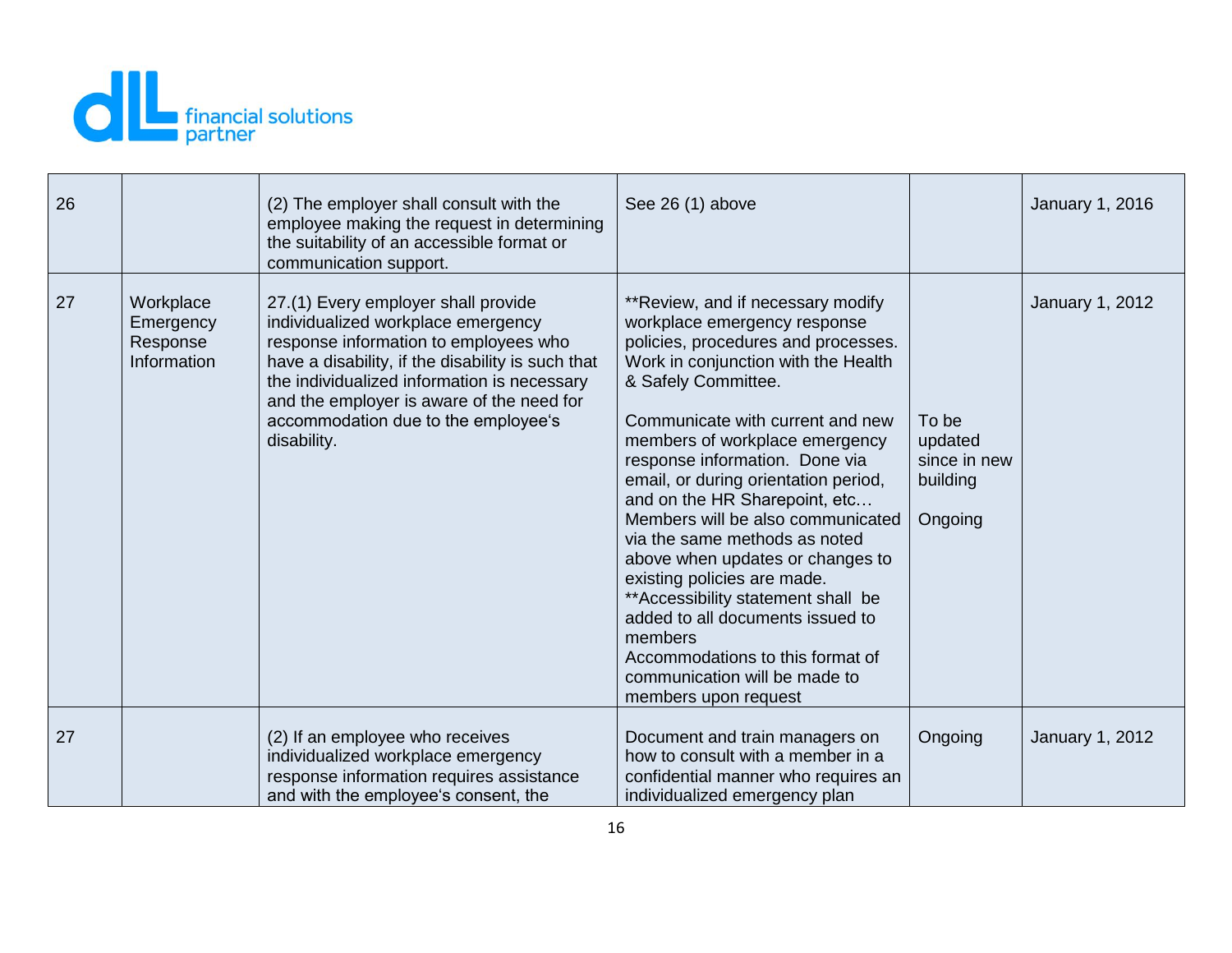

|    |                                                    | employer shall provide the workplace<br>emergency response information to the<br>person designated by the employer to<br>provide assistance to the employee.                                                                                                                                                                                               | Develop, document and<br>communicate a form that captures<br>the individualized workplace<br>emergency response information,<br>with sign off authority to share<br>information to members providing<br>the support during those times |                              |                 |
|----|----------------------------------------------------|------------------------------------------------------------------------------------------------------------------------------------------------------------------------------------------------------------------------------------------------------------------------------------------------------------------------------------------------------------|----------------------------------------------------------------------------------------------------------------------------------------------------------------------------------------------------------------------------------------|------------------------------|-----------------|
| 27 |                                                    | (3) Employers shall provide the information<br>required under this section as soon as<br>practicable after the employer becomes<br>aware of the need for accommodation due to<br>the employee's disability.                                                                                                                                                | See Section 27 (1) above                                                                                                                                                                                                               |                              | January 1, 2012 |
| 27 |                                                    | (4) Every employer shall review the<br>individualized workplace emergency<br>response information,<br>(a) when the employee moves to a<br>different location in the organization;<br>(b) when the employee's overall<br>accommodations needs or plans are<br>reviewed; and<br>(c) when the employer reviews its<br>general emergency response<br>policies. | See Section 27 (1) above                                                                                                                                                                                                               | Ongoing                      | January 1, 2012 |
| 28 | Documented<br>Individual<br>Accommodation<br>Plans | 28.(1) Employers, other than employers that<br>are small organizations, shall develop and<br>have in place a written process for the<br>development of documented individual<br>accommodation plans for employees with                                                                                                                                     | ** Review, and if necessary modify<br>information related to documented<br>individual accommodation plans,<br>policies, procedures and processes                                                                                       | June/July<br>2014<br>Ongoing | January 1, 2016 |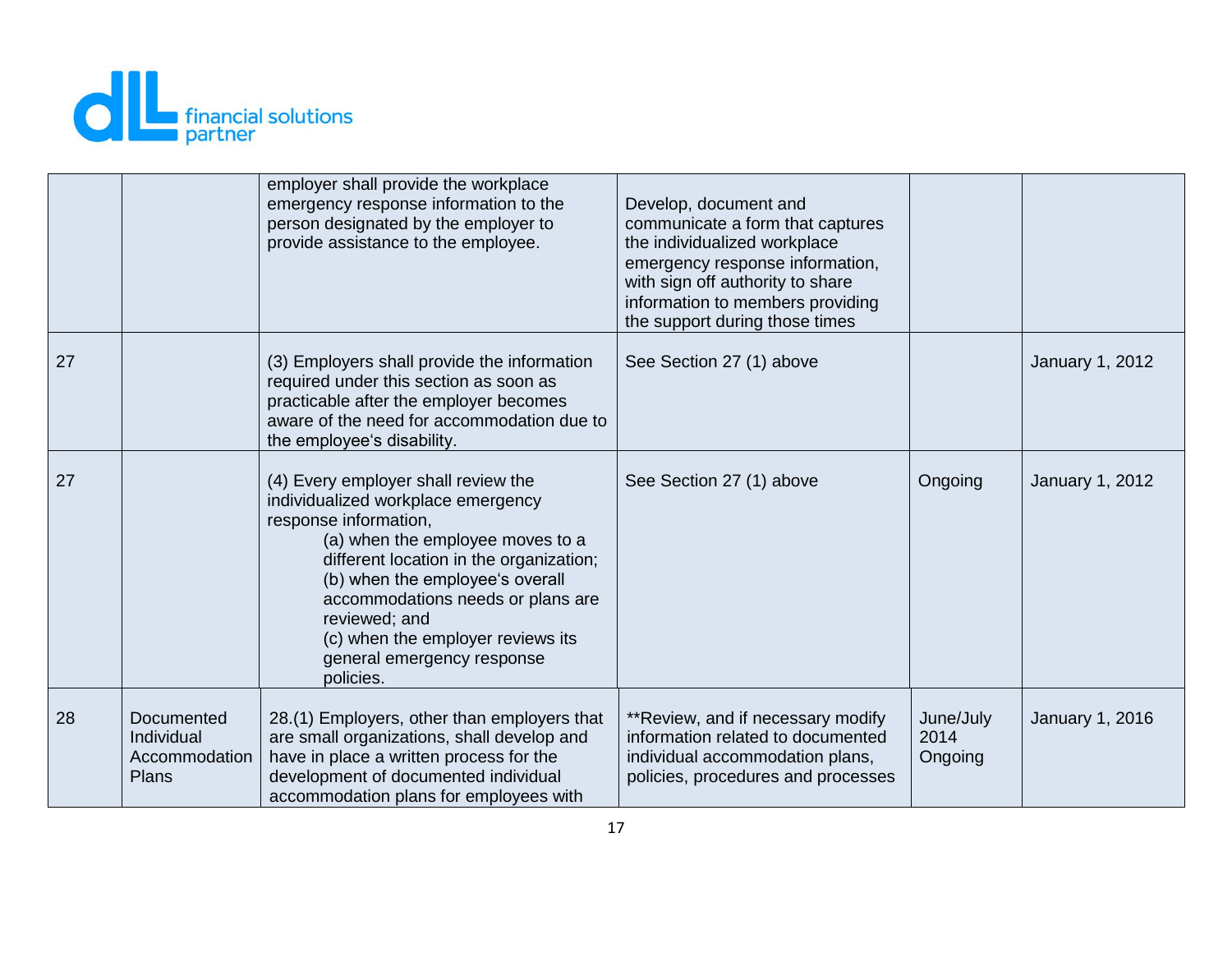

|    | disabilities.                                                                                                                                                                                                                                                                                                                                                                                                                                                                                                                                                                                                                                                                            | Communicate with current and new<br>members of the process for<br>documented individual<br>accommodation plans. Done via<br>email, or during orientation period,<br>and on the HR Sharepoint, etc<br>Members will be also<br>communicated via the same<br>methods as noted above when<br>updates or changes to existing<br>policies are made. Accommodations<br>to this format of communication will<br>be made to members upon request |         |                        |
|----|------------------------------------------------------------------------------------------------------------------------------------------------------------------------------------------------------------------------------------------------------------------------------------------------------------------------------------------------------------------------------------------------------------------------------------------------------------------------------------------------------------------------------------------------------------------------------------------------------------------------------------------------------------------------------------------|-----------------------------------------------------------------------------------------------------------------------------------------------------------------------------------------------------------------------------------------------------------------------------------------------------------------------------------------------------------------------------------------------------------------------------------------|---------|------------------------|
| 28 | (2) The process for the development of<br>documented individual accommodation<br>plans shall include the following elements:<br>1. The manner in which an employee<br>requesting accommodation can<br>participate in the development of the<br>individual accommodation plan.<br>2. The means by which the employee is<br>assessed on an individual basis.<br>3. The manner in which the employer can<br>request an evaluation by an outside<br>medical or other expert, at the<br>employer's expense, to determine if and<br>how accommodation can be achieved.<br>The manner in which the employee can<br>4.<br>request the participation of a<br>representative from their bargaining |                                                                                                                                                                                                                                                                                                                                                                                                                                         | Ongoing | <b>January 1, 2016</b> |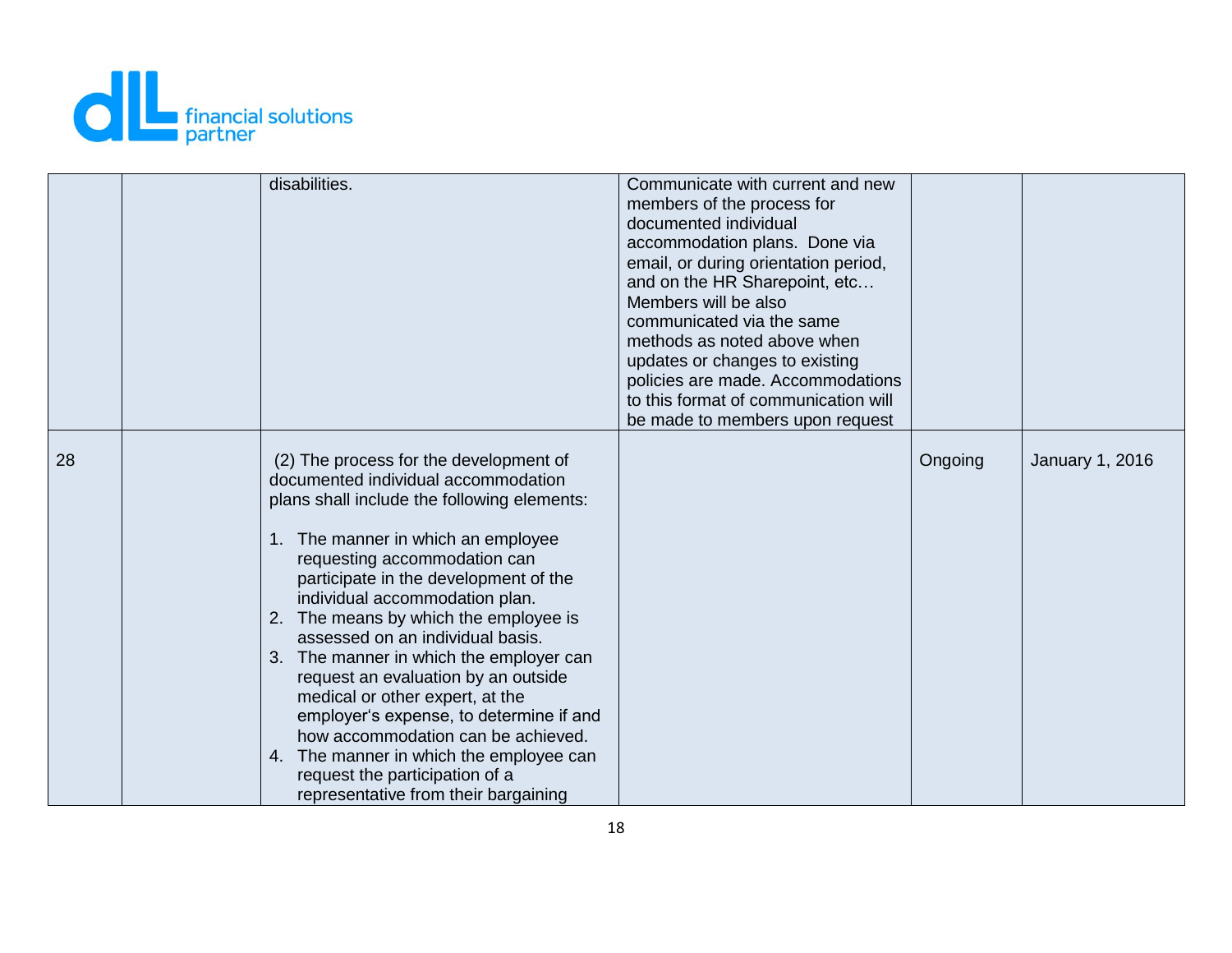

|    |                                         | agent, where the employee is<br>represented by a bargaining agent, or<br>other representative from the workplace,<br>where the employee is not represented<br>by a bargaining agent, in the<br>development of the accommodation<br>plan.<br>5. The steps taken to protect the privacy of<br>the employee's personal.<br>6. The frequency with which the individual<br>accommodation plan will be reviewed<br>and updated and the manner in which it<br>will be done.<br>7. If an individual accommodation plan is<br>denied, the manner in which the reasons<br>for the denial will be provided to the<br>employee.<br>8. The means of providing the individual<br>accommodation plan in a format that<br>takes into account the employee's<br>accessibility needs due to disability. |                                                                                                                                                                                                                                                                                                                 |         |                 |
|----|-----------------------------------------|---------------------------------------------------------------------------------------------------------------------------------------------------------------------------------------------------------------------------------------------------------------------------------------------------------------------------------------------------------------------------------------------------------------------------------------------------------------------------------------------------------------------------------------------------------------------------------------------------------------------------------------------------------------------------------------------------------------------------------------------------------------------------------------|-----------------------------------------------------------------------------------------------------------------------------------------------------------------------------------------------------------------------------------------------------------------------------------------------------------------|---------|-----------------|
| 29 | <b>Return to Work</b><br><b>Process</b> | 29.(1) Every employer, other than an<br>employer that is a small organization,<br>(a) shall develop and have in place a return<br>to work process for its employees who<br>have been absent from work due to a<br>disability and require disability-related<br>accommodations in order to return to<br>work; and                                                                                                                                                                                                                                                                                                                                                                                                                                                                      | ** Review, and if necessary modify<br>return to work policies, procedures<br>and processes<br>Communicate with current and new<br>members of the return to work<br>process. Done via email, or during<br>orientation period, and on the HR<br>Sharepoint, etc Members will be<br>also communicated via the same | Ongoing | January 1, 2016 |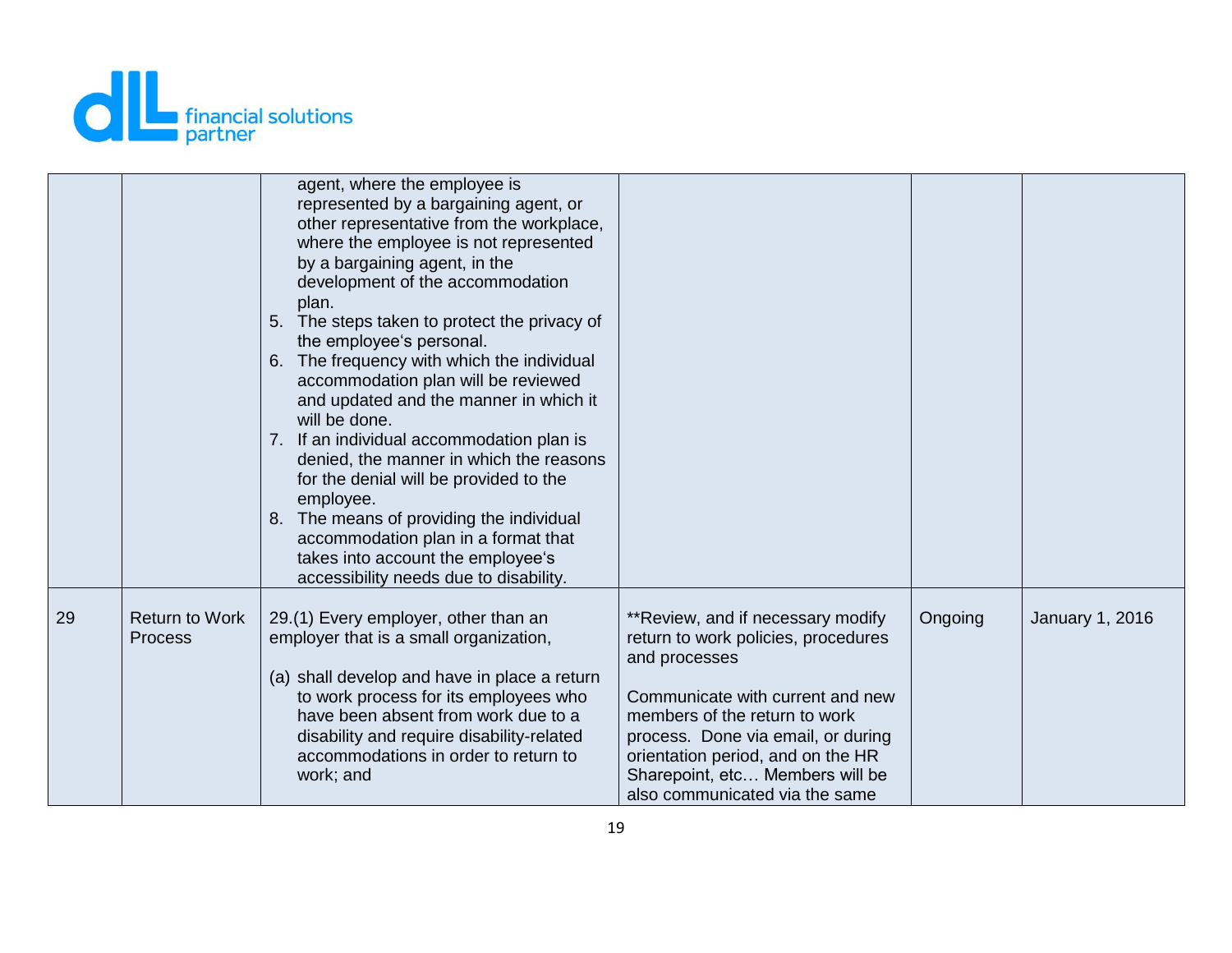

|    |                           | (b) shall document the process.                                                                                                                                                                                                                                                                                                                  | methods as noted above when<br>updates or changes to existing<br>policies are made. Accommodations<br>to this format of communication will<br>be made to a member upon request  |         |                 |
|----|---------------------------|--------------------------------------------------------------------------------------------------------------------------------------------------------------------------------------------------------------------------------------------------------------------------------------------------------------------------------------------------|---------------------------------------------------------------------------------------------------------------------------------------------------------------------------------|---------|-----------------|
| 29 |                           | (2) The return to work process shall,<br>(a) outline the steps the employer will take<br>to facilitate the return to work of<br>employees who were absent because<br>their disability required them to be away<br>from work; and<br>(b) use individual documented<br>accommodation plans, as described in<br>section 28, as part of the process. |                                                                                                                                                                                 | Ongoing | January 1, 2016 |
| 29 |                           | (3) The return to work process referenced in<br>this section does not replace or override any<br>other return to work process created by or<br>under any other statute.                                                                                                                                                                          |                                                                                                                                                                                 | Ongoing | January 1, 2016 |
| 30 | Performance<br>Management | 30.(1) An employer that uses performance<br>management in respect of its employees<br>shall take into account the accessibility<br>needs of employees with disabilities, as well<br>as individual accommodation plans, when<br>using its performance management process<br>in respect of employees with disabilities.                            | ** Accessibility statement shall be<br>added to all documents issued to<br>members<br>Accommodations to this format of<br>communication will be made to<br>members upon request | Ongoing | January 1, 2016 |
| 31 | Career<br>Development &   | 31.(1) An employer that provides career<br>development and advancement to its                                                                                                                                                                                                                                                                    | Take into acct the communication to<br>accommodate their needs. E.g.                                                                                                            | Ongoing | January 1, 2016 |